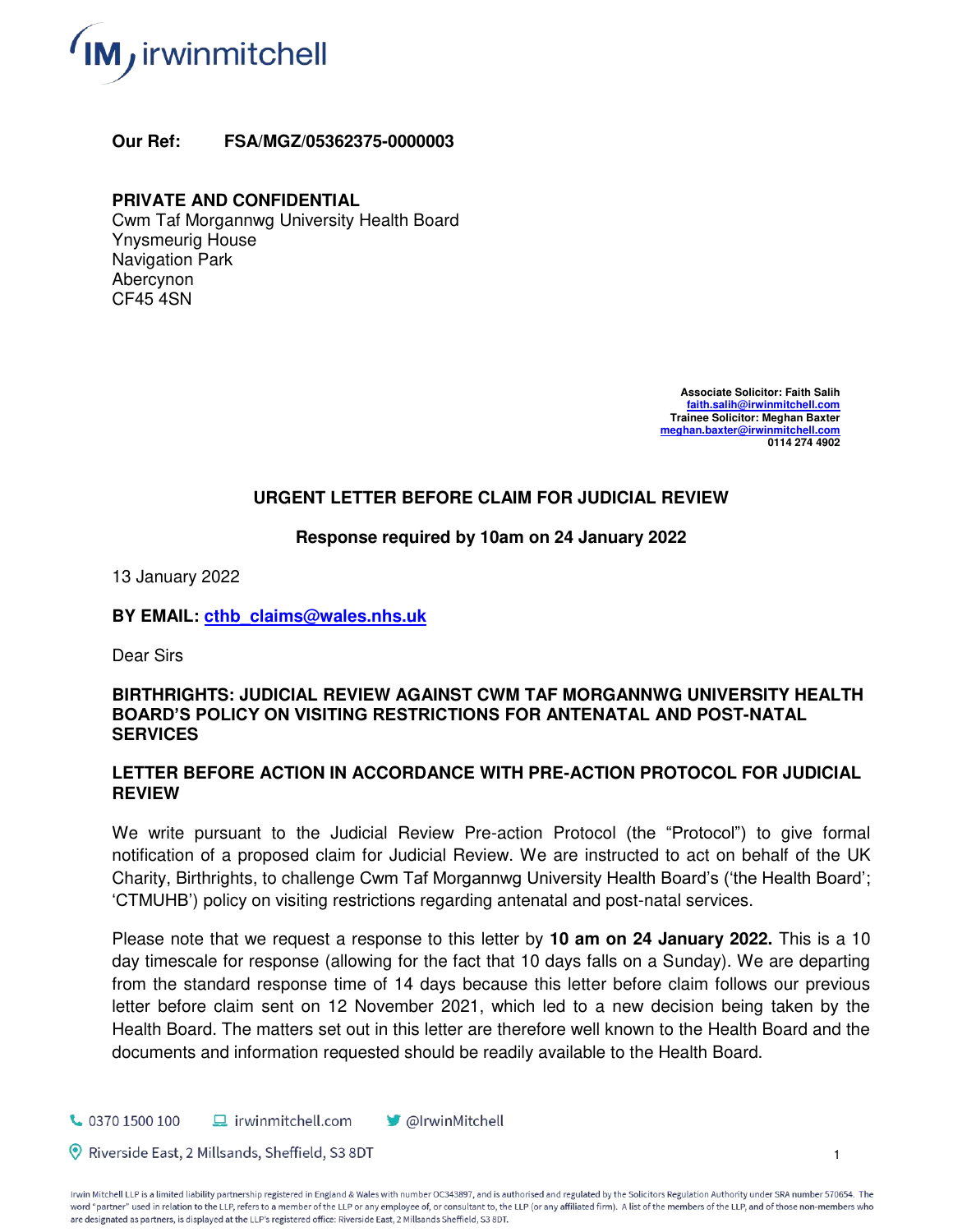In particular, most of the documents and information sought were requested in our first letter before claim but were not provided despite the extended time period taken to provide a pre action response.

In the absence of a satisfactory response within the specified timeframe, we are instructed to take steps to issue judicial review proceedings without further notice to you. Should such a step be necessary, we also place you on notice of our intention to seek to recover our costs in accordance with the case of *M –v- Croydon* [2012] EWCA CIV 595.

### **PROPOSED DEFENDANT**

Cwm Taf Morgannwg University Health Board (the "Health Board").

### **INTERESTED PARTIES**

There are no interested parties in respect of the proposed judicial review. If you consider there are interested parties please let us know.

### **PROPOSED CLAIMANT**

Birthrights is a UK Charity dedicated to improving the experience of pregnancy and childbirth by promoting respect for human rights. Birthrights registered address is Union House, 111 New Union Street, Coventry, CV1 2NT.

Birthrights are aware of / have supported a number of the Health Board's service users who have been affected by the current policy. Birthrights has worked with and heard from a number of people who have described their experiences after giving birth, while unable to have visitors, and from partners denied the opportunity to care for and bond with their baby during the first few days of life.

Birthrights, by reason of its expertise and experience in maternity care matters has sufficient standing to bring a claim in its own name to challenge a relevant NHS policy in this area. However, Birthrights reserves the right to bring the claim jointly with an individual (or individuals), and reserves the right to do so (adjusting the grounds as required).

## **MATTER BEING CHALLENGED**

The Claimant challenges the decision of the Health Board to implement a revised traffic light system approach to visiting arrangements across the Health Board's sites/services, and to apply the AMBER criteria to maternity services, which has the effect of restricting visiting on the antenatal and postnatal wards to an hour per day from a single birth partner (the "Decision"). The Claimant also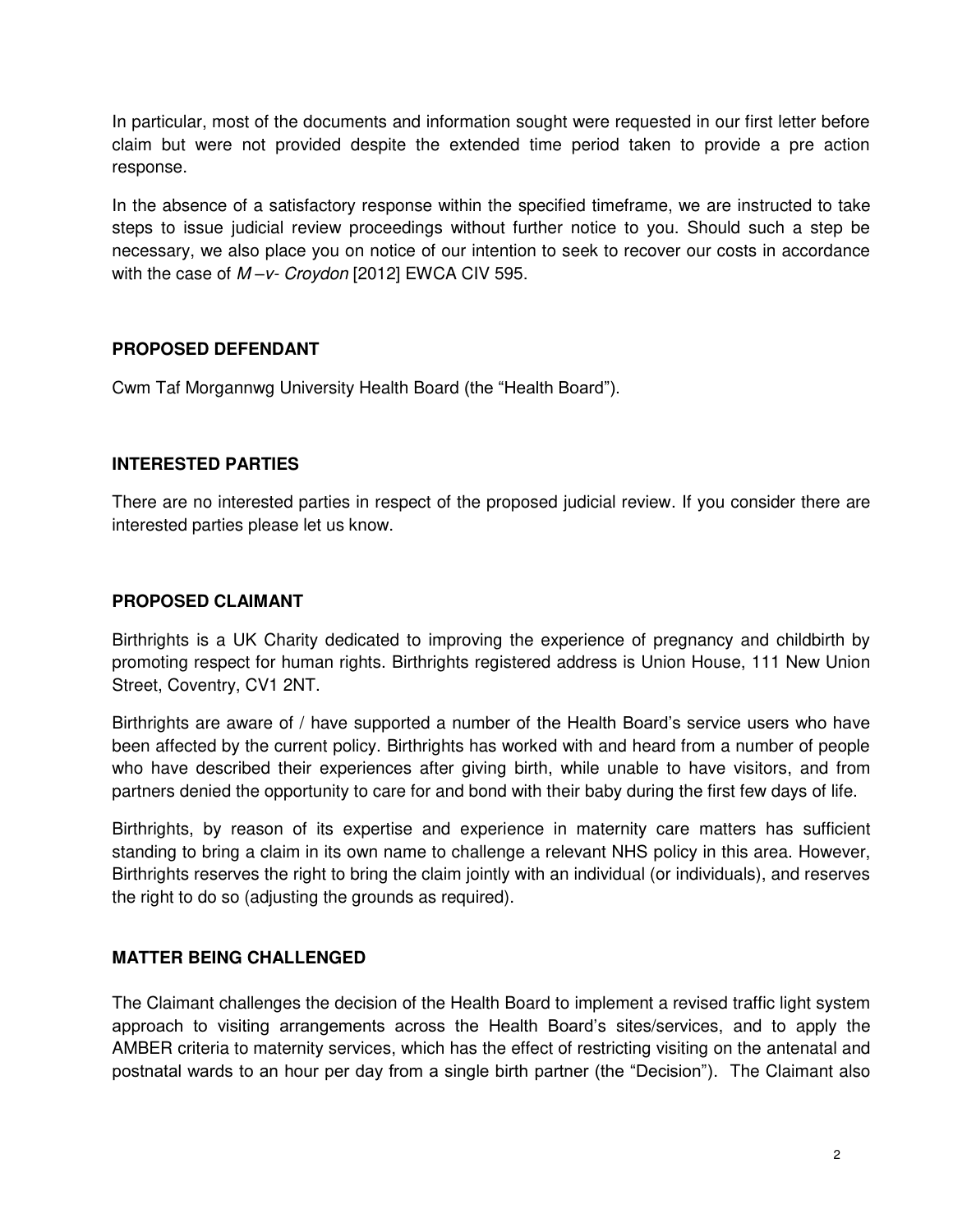challenges the revised policy (the "Policy") of allowing a single birth partner to book a one hour visit per day. This is a change from the previous policy under which no visiting was permitted,

The Decision was taken on 8 December 2021 and the revised Policy was implemented on 13 December 2021. The Decision was communicated to Irwin Mitchell on 16 December 2021 in a formal pre action response to our previous letter before claim.

## *Background*

The background to this matter is set out in our previous letter before claim dated 12 November 2021 is not repeated here.

In response to the first letter before claim we received a letter from Legal and Risk Services on 23 November 2021. The letter stated that they were instructed to act on behalf of the Hospital Board and that an outbreak control team meeting would take place on 24 November 2021, in order to review the current visiting restrictions and consider whether they needed to be changed. The proposals would then be sent to the executive team to consider, with a meeting due to take place before the end of November 2021 at which a final decision would be made in respect of visiting restrictions. The letter stated that it would be reasonable to await the outcome before responding to the letter before claim.

On 2 December 2021, a further letter was received from Legal and Risk Services advising that a substantive response would be delayed until 9 December 2021. It was stated that the review process was taking longer than anticipated in part due to the emergence of the Omicron variant of Covid-19.

On 13 December 2021, a further letter was received from Legal and Risk Services advising that a response was in the process of being finalised and would be provided within the next 2 -3 days. On the same day, the Hospital Board's website was updated and confirmed that visiting arrangements had been changed to allow one hour daily postnatal visiting slots for a single birth partner: Changes [to visiting for Maternity Services - Cwm Taf Morgannwg University Health Board](https://ctmuhb.nhs.wales/news/latest-news/changes-to-visiting-for-maternity-services/)  [\(nhs.wales\)](https://ctmuhb.nhs.wales/news/latest-news/changes-to-visiting-for-maternity-services/)

On 16 December 2021, a response to the letter before claim was provided. No accompanying documents or evidence of the decision making process were provided with the pre action response, despite specific requests for disclosure included in the letter before claim dated 12 November 2021.

## *Decision*

The pre action response confirms that the review of visiting arrangements undertaken between 24 November 2021 and 8 December 2021 led to a decision to alter the decision making process by which appropriate visiting arrangements are determined. Previously, a decision on visiting arrangements was taken for all sites within an Integrated Locality Group ("ILG") on the basis of a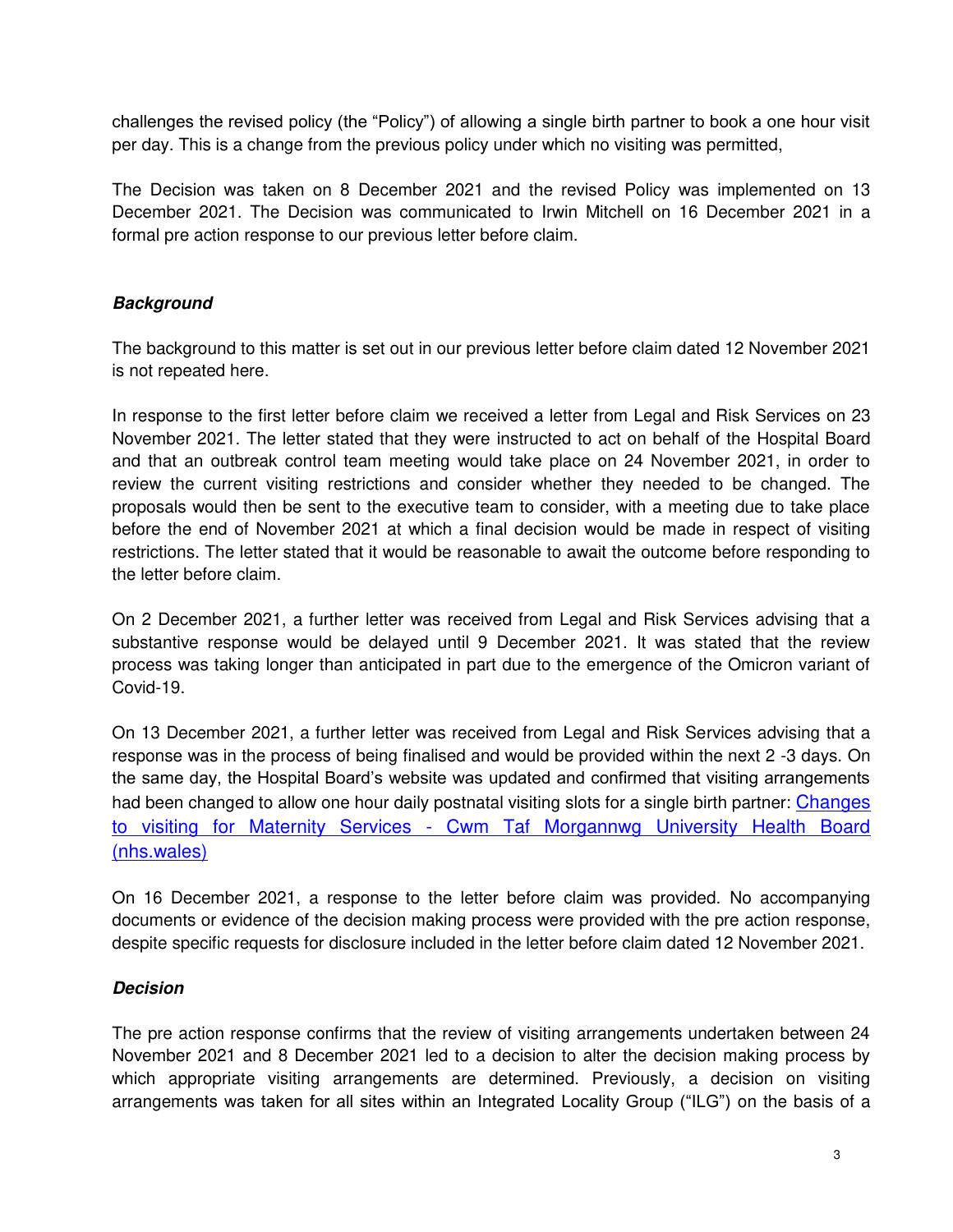traffic light system which applied to all sites. This could lead to a prohibition on visiting in a particular service/ward, even if that service/ward did not have a Covid-19 outbreak. It is understood that in order to address this, decisions about visiting arrangements will now be taken by applying the traffic light criteria on a specific site/service basis.

The effect of the Decision is that where a ward or specific department is not in "declared outbreak status", and Public Health Wales and the Welsh Government support visiting restrictions, it will have AMBER status under the Hospital Board's traffic light system. In the context of maternity services, the following will apply under AMBER status [emphasis added]:

- Partner attendance at 12/20 week ultrasound scan is supported;
- As above with partners invited to labour assessment if accommodation allows for infection prevent measures (i.e. single room);
- Increased schedule of face to face appointments in the antenatal and postnatal period;
- Partner attendance at all standard appointments is supported;
- Birthing partners are offered the opportunity to visit mothers and babies on the postnatal wards for 1 hour each day on an appointment basis;
- Any obstetric procedure requiring single room accommodation, partners will be invited to attend;
- An assessment of restrictions of partners, visitors or other supports to maternity inpatient services – risk rating, as described in Annex 2 of the Welsh Government Guidance *Hospital visiting during the coronavirus outbreak guidance: June 2021*, must be undertaken for each site/location in which maternity services are provided;
- Currently, all maternity services are at high risk rating, as defined in Annex 2 of the "*Hospital visiting during the Coronavirus outbreak guidance: June 2021*".

Should a specific ward or department have a declared outbreak, it will move to the RED level. In person visiting will be restricted to partner attendance in active labour and the immediate postnatal period only.

A ward/department will only reach GREEN status when the hospital is not in outbreak and the pandemic is declared over in Wales.

It therefore appears that for the foreseeable future, birthing partners will be restricted to visiting their partner and child on the postnatal wards for one hour per day providing there is no declared outbreak in the ward/service. If an outbreak occurs, visiting will be prohibited.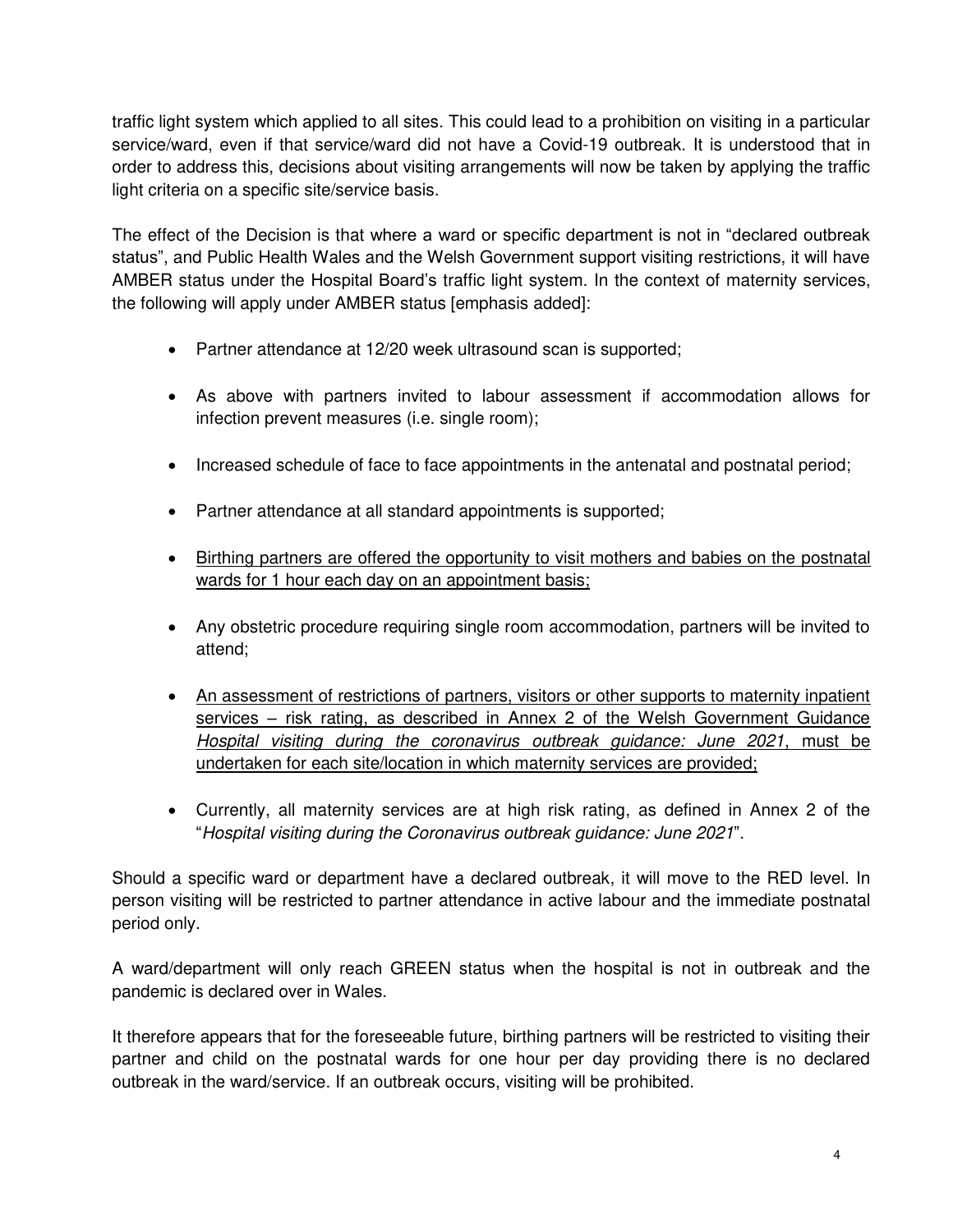## *Approach of other Health Boards*

As set out in our first letter before claim, the Health Board's position is at odds with the visiting arrangements in neighbouring boards.

Most boards are allowing 2 hours a day of inpatient visiting in maternity services. While Birthrights does not agree that this is sufficient, it is still double the amount of time allowed for women who are inpatients on the postnatal wards at CTMUHB.

Aneurin Bevan University Health Board is facilitating visits between 8am to 8pm for maternity services despite its geographical proximity to the Defendant.

## **GROUNDS**

## *Ground 1: Departure from the Welsh Government Guidance - Hospital visiting during the coronavirus outbreak guidance: June 2021 (the "Guidance") without giving reasons for doing so*

The Guidance appears to have been published under Regulation 18(1) Health Protection Covid No5 (Wales) Regulations 2020 and is therefore statutory guidance which must not be departed from without good reason.

In making the Decision and implementing the Policy, the Health Board has departed from the Guidance without giving reasons for doing so, as set out below. Further, or alternatively, in doing so it has failed to take into account various relevant considerations.

(a) The Guidance requires visiting restrictions regarding maternity services to be based on "*a risk assessed approach, following a meaningful and documented assessment*". Further, "*localised risk assessments should also be undertaken for individual maternity units/services*".

The pre action response states that the Health Board "*has carried out a risk assessed approach involving localised risk assessments*". However, no evidence of this has been provided.

In particular, no evidence has been provided that the Health Board assessed risk with reference to specific Covid-19 incidence rates or hospital case numbers, or that the Health Board assessed risks of Covid-19 transmissions within the specific maternity settings affected. If this has been done, please provide the evidence showing that the Health Board carried out a proper risk assessment in this instance (including a localised risk assessment for the Health Board's antenatal and postnatal wards). In particular, please provide evidence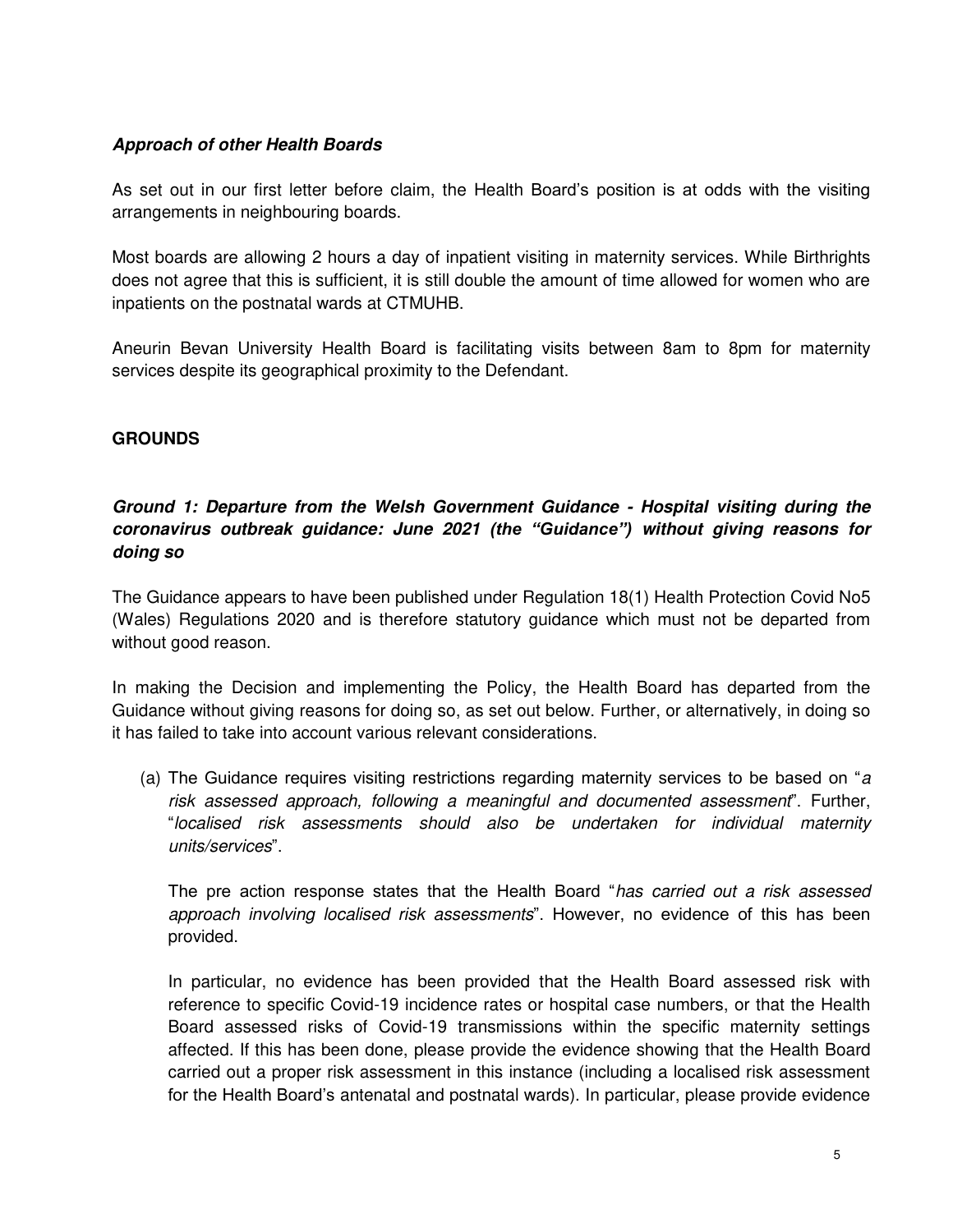which demonstrates why 1 hour has been selected as opposed to any other period of time and how the difference in risk between 1 hour and a longer period has been assessed.

- (b) The Guidance requires increased restrictions regarding maternity services to be made in liaison with Maternity Service Liaison Committees ("MSLC"). Despite the reference in the pre action response that the Health Board has "*acted in liaison with Maternity Service Liaison Committees*" no evidence or detail of this is provided. We are aware from the Board's response on 1 November 2021 to a Freedom of Information Request ("FOIR") made by Birthrights that a meeting was held with the MSLC (called My Maternity, My Way) Birth Partner sub-group on 14 September 2021, *after* the Operational Resilience meeting which agreed the traffic light system on the 8th September 2021. The extent to which the Health Board sought the views of the relevant MSLC before the initial decision was taken, or in the process of its recent review process is unclear.
- (c) The Guidance indicates that consideration should be given to "*the needs of women who require additional support to access maternity services and for whom reasonable adjustments may be required*" and also that a "*person-centred, flexible approach to visiting*" is required. Although Birthrights has received a response to a Freedom of Information request which suggests exceptional cases are considered, it is concerning that there is no written policy for this and that a record of these cases is not kept. This could lead to lack of knowledge between staff about the policy and cases where additional support is necessary being missed. Further, an employee of the Health Board following the policy may not be aware that the law requires them to consider each case on an individual basis, and whether departing from the policy is justified in the circumstances. Due to the failure to make clear that exceptional arrangements will be considered, service users would not appreciate that they are entitled to ask for the policy to be departed from.
- (d) The overarching principle set out in the Guidance is the need to balance public health concerns against "*the impact on patients and their loved ones caused by restricted access*". There is no evidence, based on the disclosure provided to date, that the Health Board undertook this balancing exercise and/or that it has taken into account the impact of such restricted visiting slots on patients and their loved ones. In particular, despite the Guidance setting out an extensive list of possible mitigations – and the SBAR outlining a range of less restrictive options – no proper consideration was given to whether such mitigation measures could be used to assuage the public health concerns while also reducing the harmful impact on patients and their families.
- (e) The Guidance requires visiting restrictions regarding maternity services to be "*regularly reviewed*". The new traffic light criterion appears to assume that, absent an outbreak situation, the AMBER status (and thus one hour visiting) will remain in place until the pandemic is over and visiting can return to normal. Given that the pandemic is unlikely to come to an end over the coming weeks and months, this is irrational and it is incumbent on the Health Board to review and give genuine consideration to increasing visiting times as the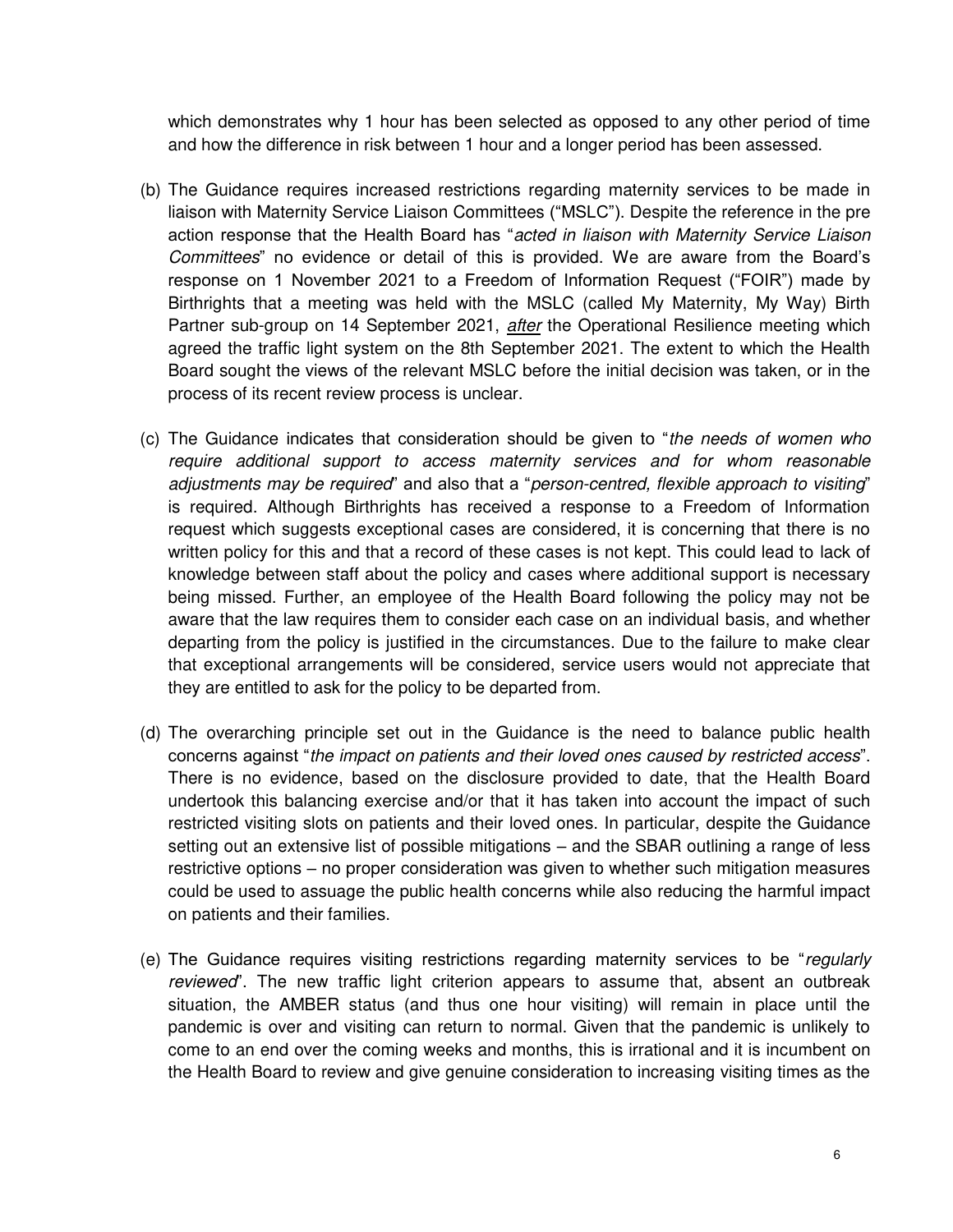health situation changes. The new policy fails to specify when the first formal review will be carried out and, if the restrictions remain in place, the frequency of further reviews thereafter.

(f) The Guidance requires the decision-making process that led to the imposition of more stringent restrictions to be "clearly recorded". To date, the Health Board has failed to disclose a clear record of the reasons for the Decision.

## *Ground 2: Breach* **of the Public Sector Equality Duty**

We note that the pre action response states that the Health Board has complied with its public sector equality duty under section 149 of the Equality Act 2010, it has not discriminated on the basis of sex, but provides no reasons or evidence of how the duty has been complied with.

The Public Sector Equality Duty ("PSED") in section 149 of the Equality Act 2010 ("the Equality Act") applies to Local Health Boards and NHS Trusts in Wales.

Under s. 149 of the Equality Act 2010, the NHS trust, is required to consider three equality objectives both when formulating policy and taking decisions. The three objectives are to:

- a. eliminate discrimination, harassment, victimisation and any other conduct that is prohibited by or under this Act;
- b. advance equality of opportunity between persons who share a relevant protected characteristic and persons who do not share it;
- c. foster good relations between persons who share a relevant protected characteristic and persons who do not share it.

"Protected characteristics" as defined under section 149(7) of the Equality Act 2010 include sex, pregnancy and maternity, and disability.

Case law sets out the following principles on what a relevant body must do to fulfil its obligation to have due regard to the aims set out in the PSED: (*R (on the application of Brown) v Secretary of State for Work and Pensions* [2009] P.T.S.R. 1506)

- a. Those in public authorities who have to take decisions that do or might affect the protected classes – including women - must be aware of their duty.
- b. The "due regard" duty must be fulfilled in advance of a particular policy that will or might affect the protected classes being adopted. It is an essential preliminary to lawful public decision making. Attempts to justify a decision as being consistent with the exercise of the duty when it was not, in fact, considered before the decision will not be enough to discharge the duty.
- c. Compliance with the duty involves a conscious approach and state of mind. Such can only occur where the decision maker is aware of the duty.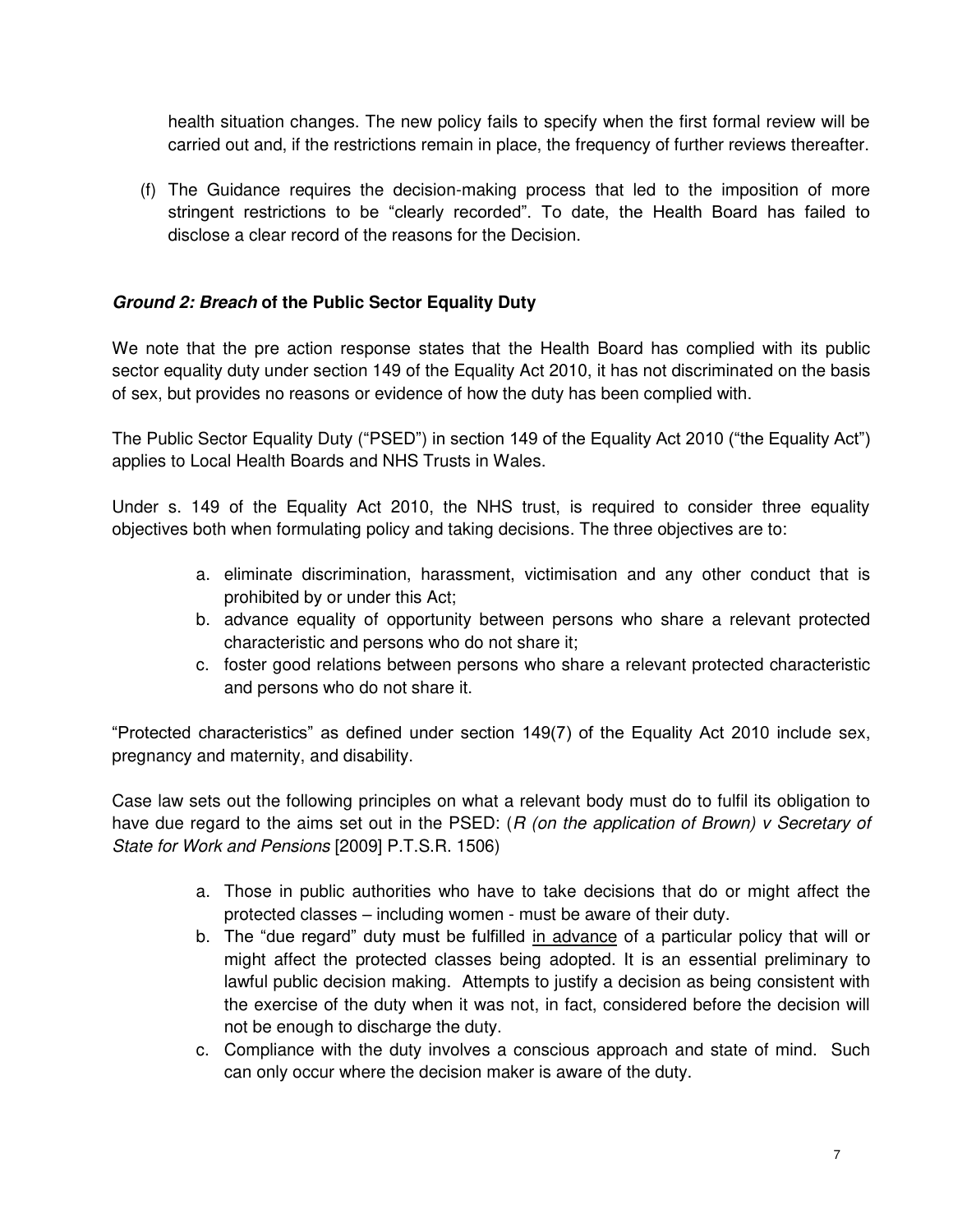d. It is good practice for the policy or decision maker to keep an adequate record showing that they had considered the PSED and any relevant questions. If records are not kept it may make it more difficult, evidentially, for a public authority to persuade a court that it has fulfilled the duty imposed.

Despite the fact that the restriction on visits to antenatal and postnatal wards obviously has the potential to result in negative equalities implications for those with certain protected characteristics (namely sex, pregnancy/maternity and disability) there is no evidence to date (either disclosed in response to Birthrights' previous FOIA requests or publicly available) which indicates that the Health Board had "due regard" to these implications as s.149 Equality Act 2010 requires. Indeed, given the extreme nature of the policy – severe restrictions of antenatal and postnatal visits likely to be in place for a significant period of time - one would expect a thorough Equality Impact Assessment to demonstrate that the requirements of the s.149 Equality Act 2010 had been discharged. No Equality Impact Assessment has been provided to date.

## *Ground 3: Breach of section 183 National Health Services (Wales) Act 2006*

Section 183 of the National Health Service (Wales) Act 2006 states that:

## *183 Public involvement and consultation*

*(1) Each Local Health Board must make arrangements with a view to securing, as respects health services for which it is responsible, that persons to whom those services are being or may be provided are, directly or through representatives, involved in and consulted on–*

*(a) the planning of the provision of those services,* 

*(b) the development and consideration of proposals for changes in the way those services are provided, and* 

*(c) decisions to be made by the Local Health Board affecting the operation of those services.* 

It is contended that there has not been sufficient involvement of service users, either directly, or through representatives, both prior to and since the decision was taken such that the Health Board is in breach of s183 (1) (a) and/or (b) and/or (c) above.

Compliance with the above statutory duties – and therefore the involvement of and consultation with those affected prior to the making of the Decision - is plainly particularly critical given the increasing and significant evidence about the adverse impact of visiting restrictions during the pandemic (set out in the FOIA request from Birthrights dated 22 September 2021).

Please provide evidence of the extent to which representatives or service users were involved in the review of the policy (which took place over a period of several weeks) and in advance of the Decision taken on 8 December 2021, including specific information on the involvement of and engagement with the MLSC.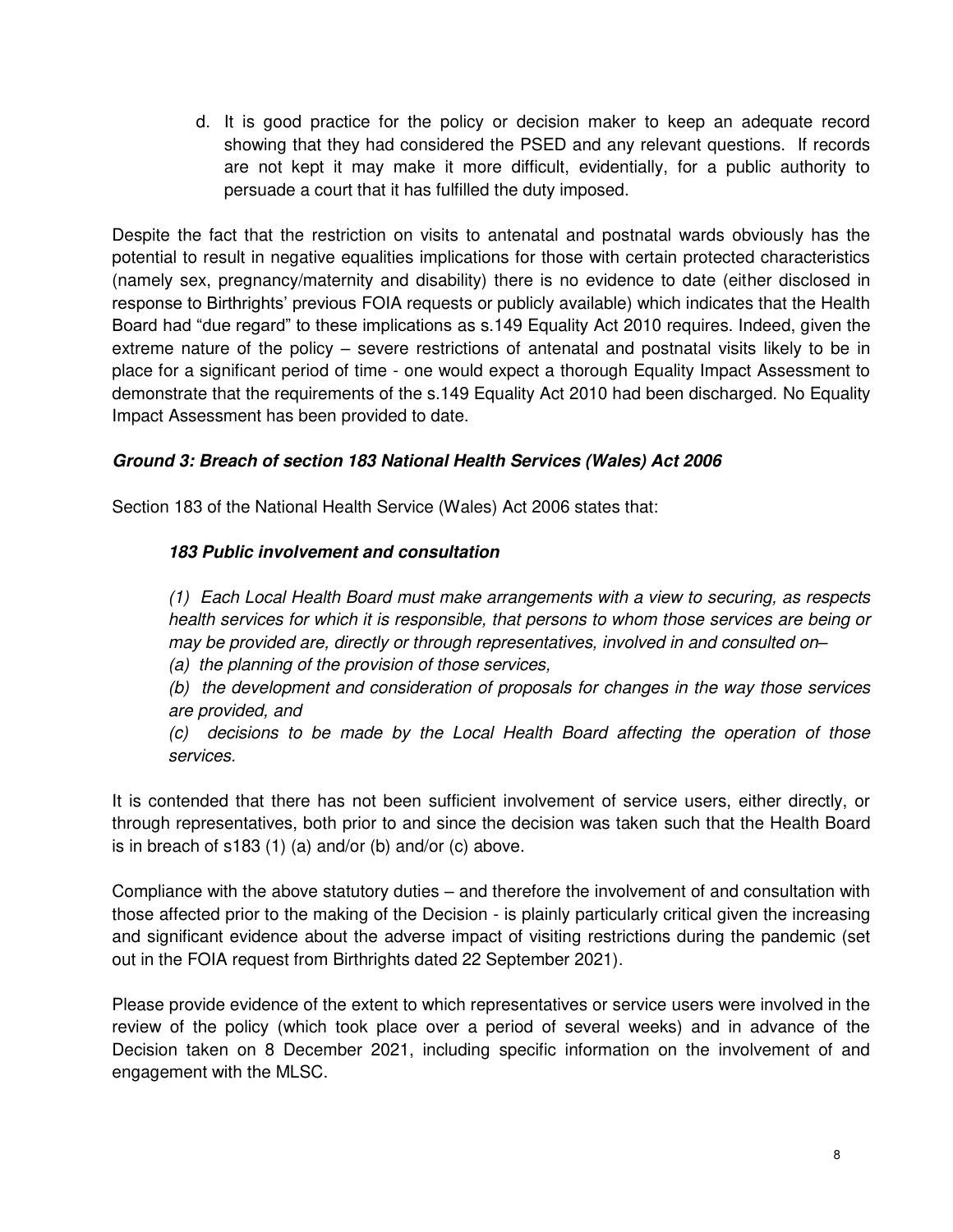### *Ground 4: Breach of Article 8*

The restrictive approach to antenatal and postnatal visits amounts to an unlawful interference of the Health Board's service users' rights in accordance with Article 8 of the European Convention of Human Rights.

The effect of the Policy, as revised on 8 December 2021, to restrict visits to 1 hour per day is that fathers/ birthing partners will be separated from the mother/birthing person and from the child prior to and following the birth. It follows that the "family" limb of Article 8 is plainly engaged. Moreover, the interference:

- (a) is not in accordance with the law as there is no legal basis for the implementation of such a stringent policy – on the contrary, it is not in accordance with the flexible approach required by the Guidance. The "*protection of public health legislation*" referred to (but not specified) in the pre action response does not require or justify such stringent restrictions, as demonstrated by the other Health Boards in the country who have more flexible/generous policies.
- (b) is disproportionate in circumstances where it is has a significant detrimental impact on the families affected and is not based on a proper risk assessment (which draws on case numbers, hospitalisations and death rates arising from Covid-19, and which explains why less drastic mitigation measures could not manage the public health risk appropriately).

As a responsible and law-abiding public body, the Health Board is obliged by s.6 of the Human Rights Act 1998 not to act incompatibly with Convention right. If the Health Board does not consider there to be a breach, we repeat the request in our first letter before claim: the Health Board is asked to explain its reasoning so that the point may be taken by a service-user (or users) acting as a co-Claimant with Birthrights. For the avoidance of doubt, the broad denial at 1.14 of the pre action response is not considered to be an adequate response. Please set out in full which public health legislation the Health Board relies on, the justification for the one hour visiting (as opposed to any other period of time for visiting such as 2 or 4 hours).

## *Ground 5: Irrationality*

Regulations 15 and 16 of the Health Protection (Coronavirus Restrictions) (No.5) (Wales) Regulations 2020 permit contact between two people from the same household in regulated premises, including hospitals, provided that reasonable measures are implemented to minimise exposure to Covid-19. There is therefore no legislation which precludes visiting taking place.

In making decisions on what constitutes a reasonable measure, a decision maker must have regard to guidance issued by the Welsh Ministers, including the Guidance.

Though the Guidance does not sanction a 'return to normal' approach, it is clear from the Guidance that Health Boards can make local decisions, should consider innovative approaches and that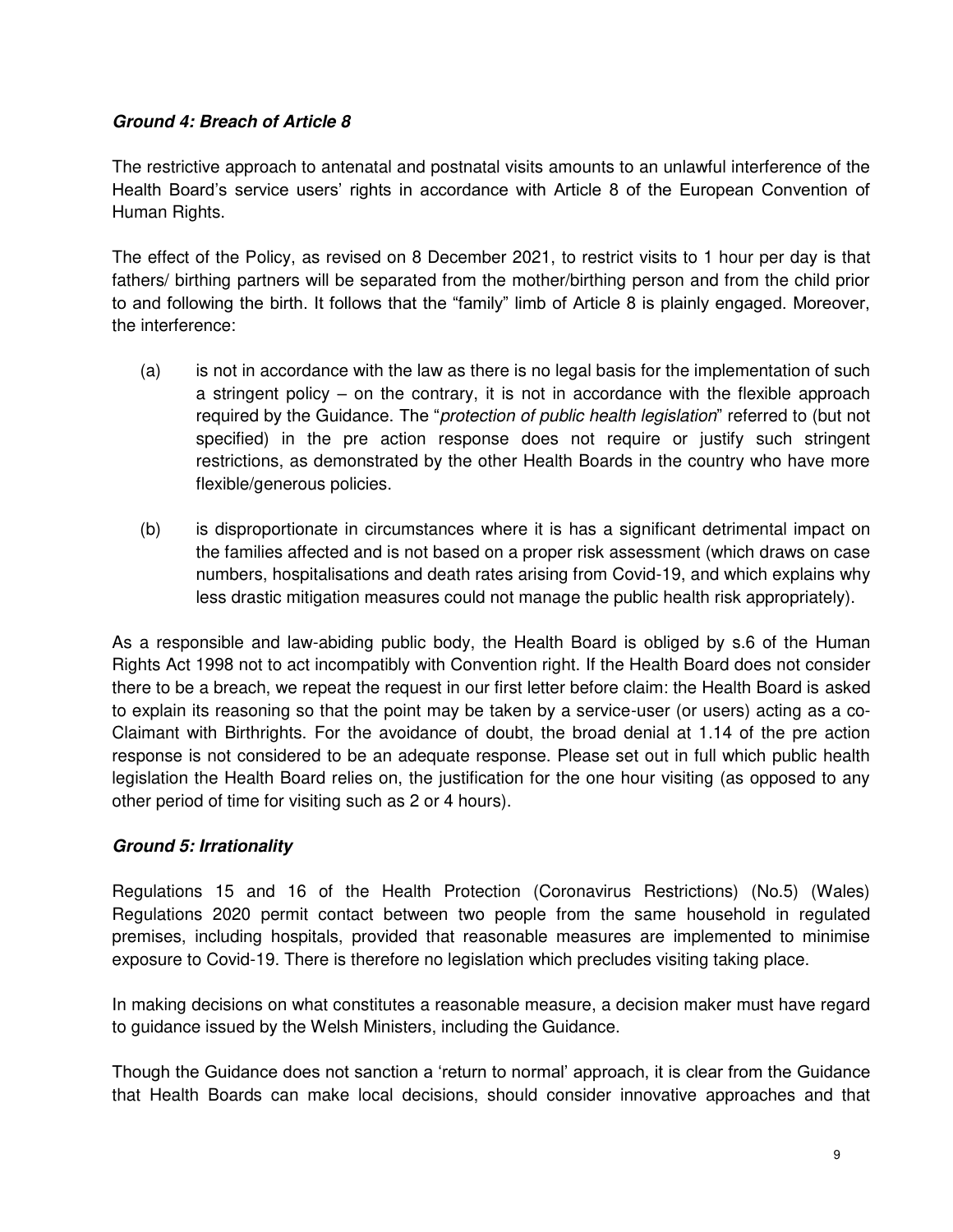visiting with a purpose is a legitimate and important factor in the wellbeing of hospital users. It is submitted that reasonable measures, such as evidence of a negative lateral flow test and use of personal protective equipment, can and should have been implemented in maternity settings, alongside detailed risk assessments, or, at the very least that robust risk assessment and impact assessments should have been undertaken prior to making a decision.

There is a clear benefit in permitting a partner to visit the hospital during both antenatal and postnatal appointments and mounting evidence of the detrimental impact that lack of visiting is having on postnatal mental health and wellbeing and family life<sup>1</sup>. In addition partners are denied the opportunity to care for and bond with their own baby during the first few days of life.

It is not clear why a decision has been taken to allow one hour visiting slots instead of a longer period or more frequent visits. No evidence has been provided in respect of the decision which justifies one hour instead of unlimited visiting, for example, or at the very least 2 hour visits in line with a number of other Health Boards. The policy is at odds with the policies of other Hospital Boards/Trusts in Wales and England.

Further, the policy appears to ignore the specific circumstances of users of inpatient maternity services for support from visitors. For example, it is people with more complicated pregnancies and births who need to stay in hospital around this period. Partners can provide valuable care and support to meet both baby and mother's needs in the context of severe staff shortages where there is evidence that there are shortfalls in basic care across hospitals in the UK due to staff absences and unfilled posts.

The policy is also unlawful by reason of irrationality because the reliance on the traffic light system is flawed. Rather than provide the Hospital Board with the flexibility to vary the policy according to risk, the three criterion of GREEN, AMBER and RED mean that it is inevitable that the status quo will be AMBER (one hour visiting) unless there is an outbreak. The criteria for GREEN (pandemic over) is unachievable in the near future and therefore amounts to an unlawful fettering of the Hospital Board's powers which precludes visiting returning to normal unless and until the pandemic ends. This is at odds with medical and scientific commentary that indicates that Covid-19 will become endemic and will not disappear.

# **DETAILS OF THE ACTION THAT THE DEFENDANT IS EXPECTED TO TAKE**

A one hour visiting slot per day is insufficient and unlawful for the reasons set out above. The Defendant is again asked to revert immediately to the previous practice of allowing two hours per day inpatient visiting in maternity services pending full consideration and review of the Policy with a

<sup>1 &</sup>lt;u>[| BPAS;](https://www.bpas.org/about-our-charity/press-office/press-releases/deeply-anxious-and-traumatised-how-pregnant-women-were-let-down-by-covid-19-restrictions-in-maternity-care/)</u>

[https://bmjopen.bmj.com/content/bmjopen/12/1/e051965.full.pdf;](https://clicktime.symantec.com/3741YJpwG3Ait7jeVNBHw8B6Gi?u=https%3A%2F%2Fbmjopen.bmj.com%2Fcontent%2Fbmjopen%2F12%2F1%2Fe051965.full.pdf) [Hunter RM. The Role](https://medwinpublishers.com/JQHE/the-role-of-maternity-services-in-reducing-the-prevalence-and-cost-of-perinatal-depression-and-anxiety-during-covid-19-in-england.pdf)  [of Maternity Services in Reducing the Prevalence and Cost of Perinatal Depression and](https://medwinpublishers.com/JQHE/the-role-of-maternity-services-in-reducing-the-prevalence-and-cost-of-perinatal-depression-and-anxiety-during-covid-19-in-england.pdf)  [Anxiety during COVID-19 in England. J Qual Healthcare Eco 2021, 4\(4\): 000234.](https://medwinpublishers.com/JQHE/the-role-of-maternity-services-in-reducing-the-prevalence-and-cost-of-perinatal-depression-and-anxiety-during-covid-19-in-england.pdf)  [\(medwinpublishers.com\)](https://medwinpublishers.com/JQHE/the-role-of-maternity-services-in-reducing-the-prevalence-and-cost-of-perinatal-depression-and-anxiety-during-covid-19-in-england.pdf)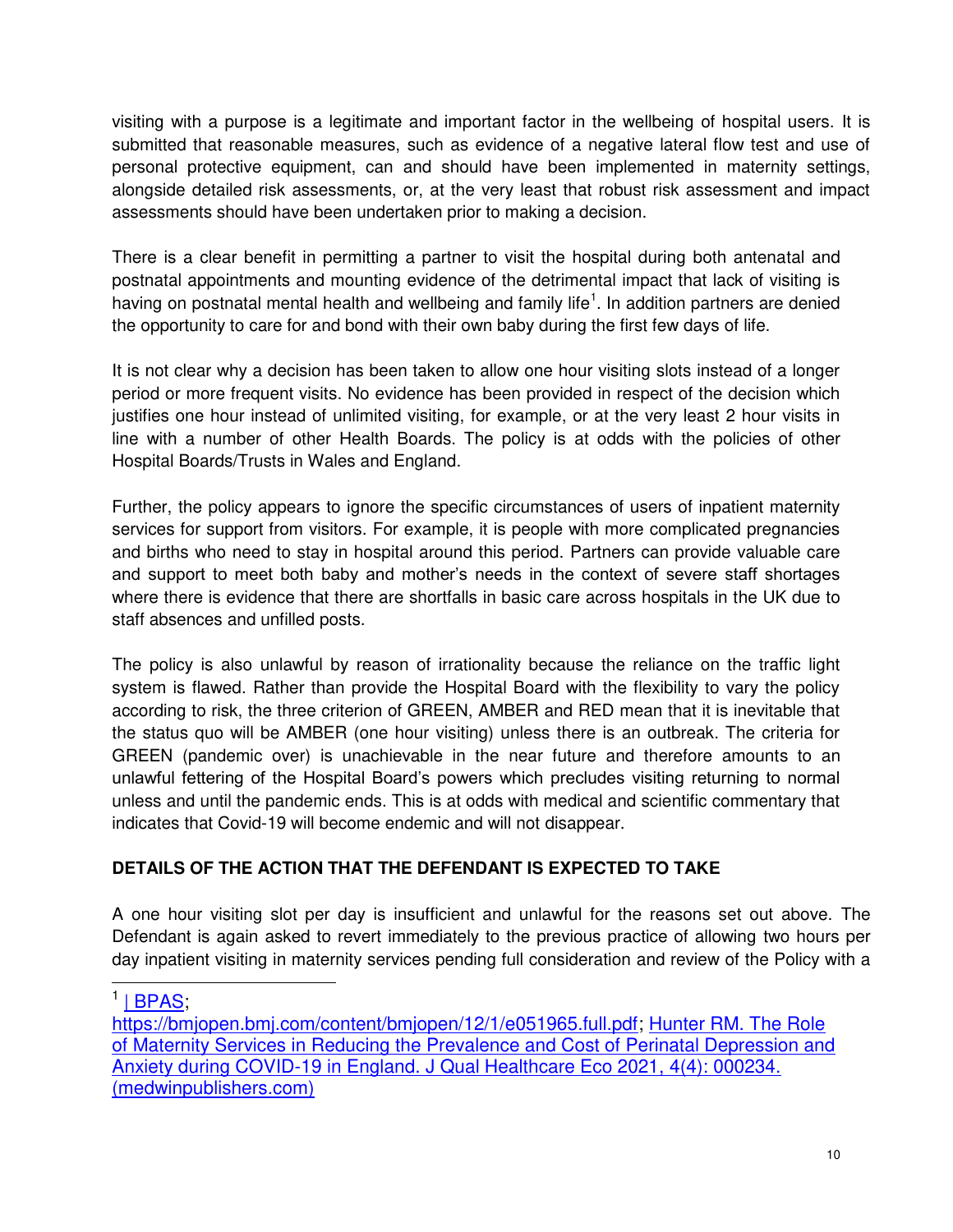view to whether visiting arrangements can be relaxed further and your response to this letter and the information requested below.

## **DETAILS OF INFORMATION AND DOCUMENTATION SOUGHT**

Please note that most of the following information was previously requested in our first pre action letter but not provided. You are reminded that the duty of candour requires you to be open and honest in disclosing the facts and information needed for the fair determination of the issue in responding to this letter before claim.

- i) Please confirm who was consulted and/or involved in the decision making process in advance of the Decision being made and to what extent, including the dates of any consultation or involvement and specific details of the action taken;
- ii) Any relevant minutes of meetings or documents which record the involvement of the Maternity Liaison Committee including the full minutes of the My Maternity, My Way subgroup meeting on 14 September 2021, and minutes of any further meetings which have taken place to discuss visiting restrictions, any correspondence with and any written representations received from the MLSC in this regard;
- iii) Any and all risk assessment/s on which the Decision was based (these should be disclosed in full) and any Equality Impact Assessment undertaken;
- iv) Evidence or reasons for the decision to end the prohibition on visits but restrict the duration of visits to one hour only. For the avoidance of doubt this should include the evidence of the other options considered and ruled out and the reasons why;
- v) Whether the birth partners/visitors of inpatients can contact the midwife in charge to ascertain whether a specific risk assessment can be undertaken and a visit permitted if the risk assessment allows. If so, how this made known to service users and their families;
- vi) How often reviews will take place and whether this will include specific consideration of whether to increase the length of visits as part of the review;
- vii) Please also provide copies of all other relevant documents, correspondence and minutes in respect of the decision taken on 8 December 2021 to include: minutes/discussions/emails between the Defendant's executive team, infection and prevention control team, Public Health Wales regarding the policy and/or restrictions to maternity visiting arrangements.

## **DETAILS OF THE LEGAL ADVISER DEALING WITH THIS CLAIM AND THEIR ADDRESS**

Faith Salih, Irwin Mitchell LLP, Riverside East, 2 Millsands, Sheffield, S3 8DT. Telephone: 0370 1500 100, E-mail: Faith.Salih@IrwinMitchell.com